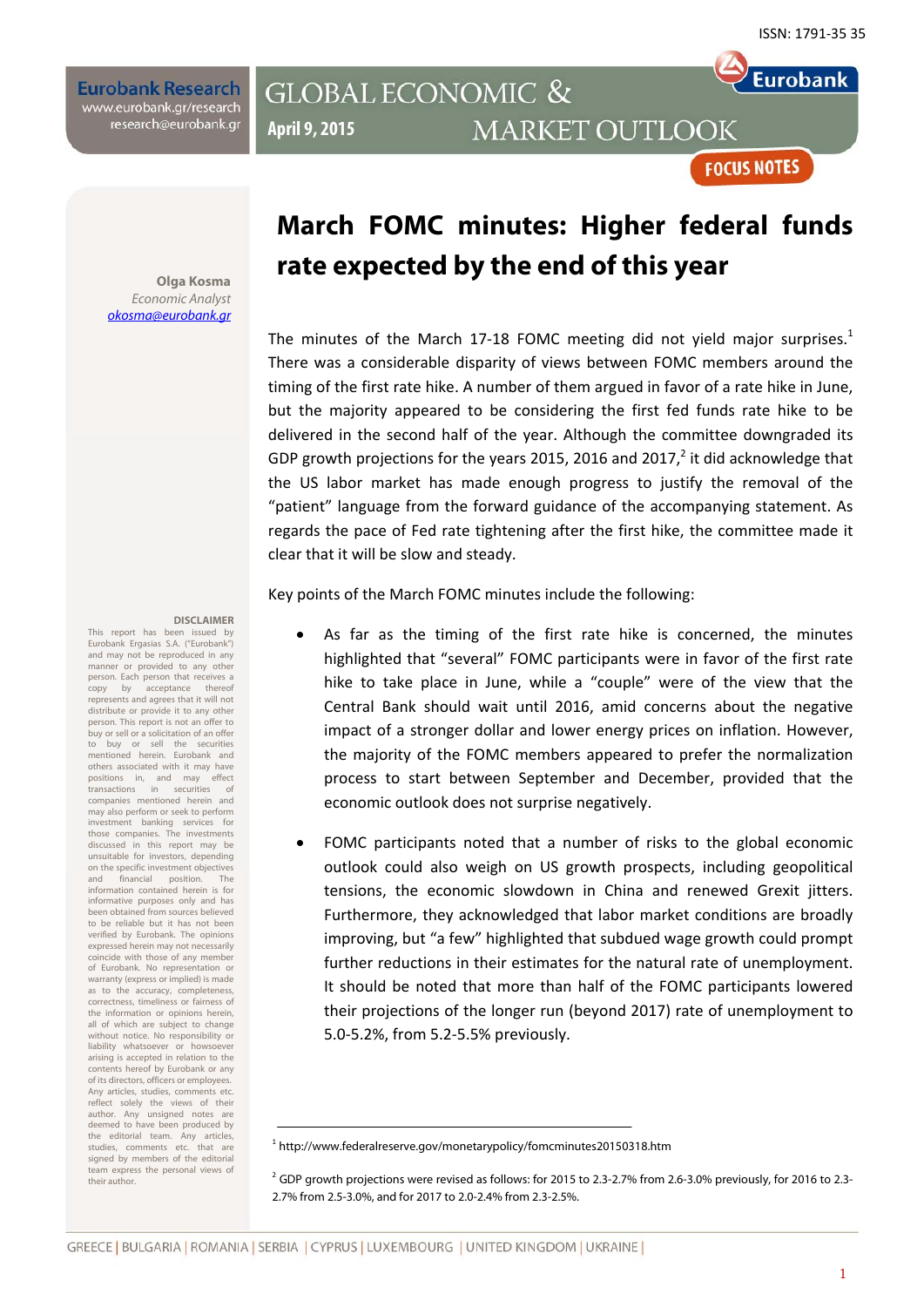Eurobank Research GLOBAL ECONOMIC & MARKET OUTLOOK



April 9, 2015

## **FOCUS NOTES**

As soon as the FOMC embarks on a rate tightening cycle, it will continue to target a 25-basis point wide range for the fed funds rate, as opposed to targeting a point estimate as it did until October 2008. The interest paid on excess reserves (IOER) and the overnight reverse repo (O/N RRP) facility rate will be the upper and the lower boundary of the said range, respectively. In addition, the aggregate capacity of the O/N RRP facility will be temporarily elevated to facilitate monetary policy implementation.

Given the weaker than expected March nonfarm payrolls report released last week $3$  and the Fed's downwardly revised projection of the longer run rate of unemployment, our baseline scenario is for the Central Bank to start its monetary normalization process in September, at the earliest. Nevertheless, we do not rule out entirely the Fed to delay the first interest rate increase until Q4 2015, especially if inflation remains well below its medium-term 2% inflation target.

<sup>3</sup> http://www.bls.gov/news.release/pdf/empsit.pdf